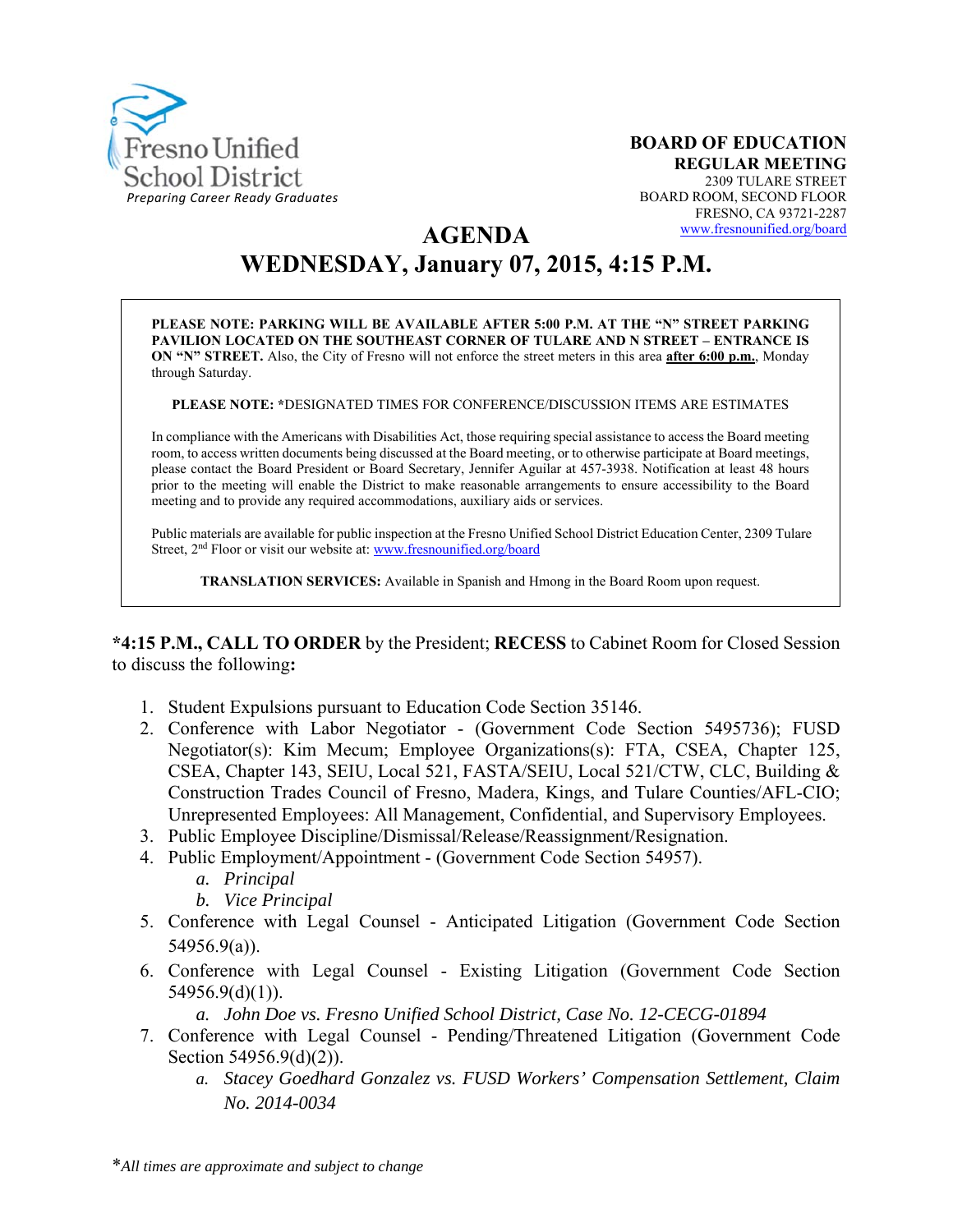# **5:30 P.M., RECONVENE** and report action taken during Closed Session, if any.

# **PLEDGE OF ALLEGIANCE**

Selena Rico, an employee that has had a positive impact at Student Services, will lead the flag salute.

# **APPROVE Minutes**

Included in the Board binders are the draft minutes for the December 10, 2015 Regular Meeting. The Superintendent recommends approval. Contact person: Michael E. Hanson, telephone 457-3884.

# **HEAR Report from Superintendent**

ALL CONSENT AGENDA items are considered to be routine by the Board of Education and will be enacted by one motion. There will be no separate discussion of items unless a Board member or member of the community so requests, in which event, the item(s) will be considered following approval of the Consent Agenda.

# **A. CONSENT AGENDA**

# **A-1, APPROVE Personnel List**

Included in the Board binders is the Personnel List, Appendix A, as submitted. The Superintendent recommends approval. Contact person: Kim Mecum, telephone 457-3548.

- **A-2, ADOPT Findings of Fact and Recommendations of District Administrative Board** The Board of Education received and considered the Findings of Fact and Recommendations of District Administrative Panels resulting from hearings on expulsion and readmittance cases conducted during the period since the December 10, 2014, Regular Board meeting. The Superintendent recommends adoption. Contact person: Rosario Sanchez, telephone 457-6223.
- **A-3, APPROVE Amendment to Agreement with City of Fresno Police Department for Two Additional School Resource Officers**

Included in the Board binders and recommended for approval is an amendment to the existing agreement with the City of Fresno Police Department to increase School Resource Officer (SRO) services. The 2014/15 agreement is in the amount of \$1,047,796 for salaries, vehicles and administrative costs. It provides one Sergeant and nine SROs to conduct daily regular duty law enforcement services to support the following Fresno Unified high schools: Bullard, Cambridge, DeWolf, Edison, Fresno, Hoover, McLane, Phoenix Secondary, Roosevelt and Sunnyside. The two additional SROs are recommended to support the Fort Miller Middle School/ Manchester GATE Elementary community. The amendment is for the period January 1, 2015 through June 30, 2015. At the annual additional cost of \$189,033 the cost for the final six months of the fiscal year is \$94,516. The Superintendent recommends approval. Fiscal impact: Funding in the amount of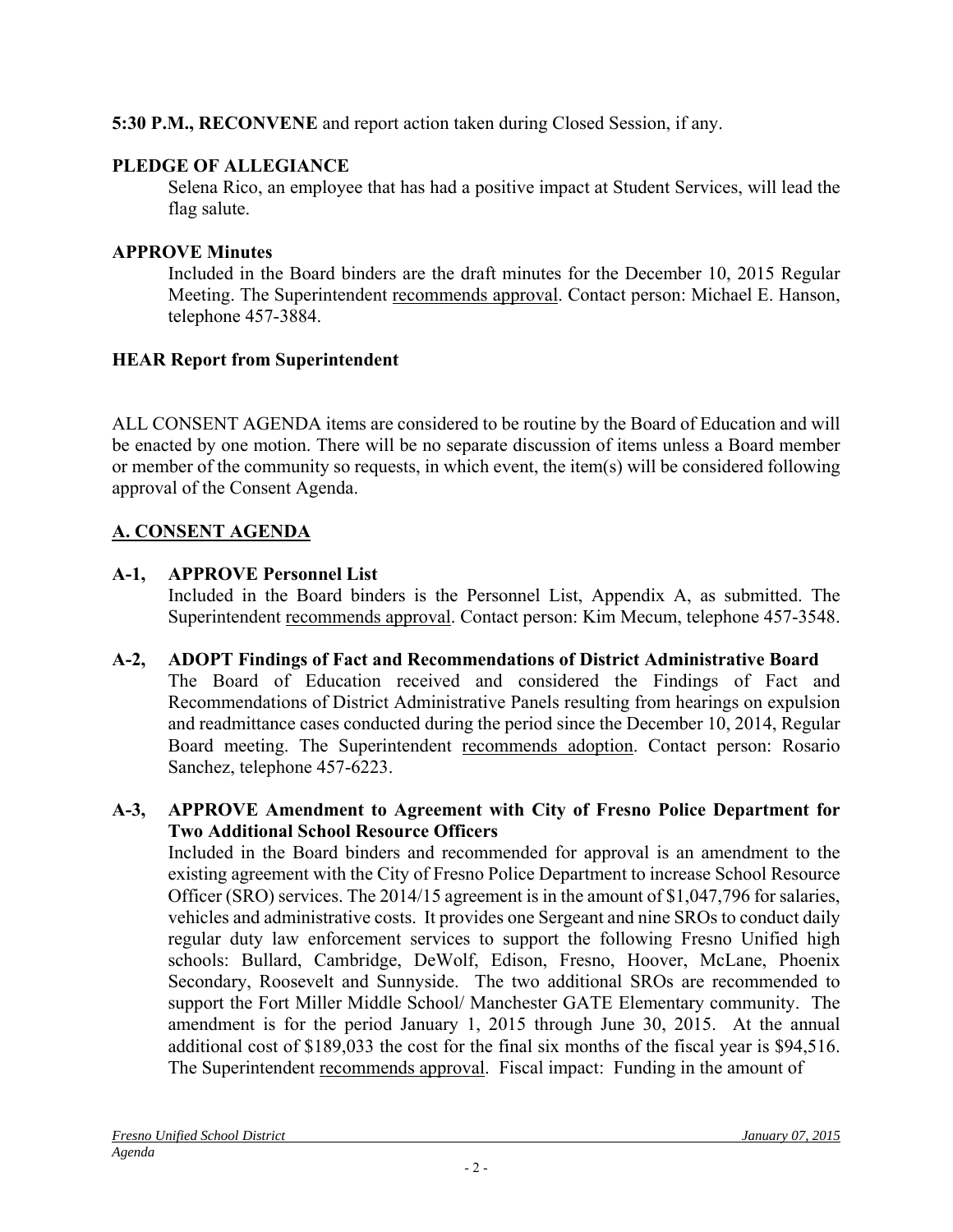## **A. CONSENT AGENDA** *- continued*

\$94,516 is available in the General Fund. Contact person: Karin Temple, telephone 457- 3134.

## **A-4, APPROVE Independent Contractor Services Agreement with the Marjaree Mason Center for 2014/15**

Included in the Board binders is an Independent Contractor Services Agreement with the Marjaree Mason Center to deliver the kNOw MORE domestic violence education and intervention program at our comprehensive high schools in light of the critical conversations that are occurring nationally regarding domestic violence and abuse. The kNOw MORE program provides teens a forum to speak with other teens, utilizing drama, music, real-life situations and statistics, allowing youth to understand the devastating and long-lasting effects of abuse in teen relationships, as well as learn the foundation for healthy relationships and providing tools and resources to advocate the end to domestic violence. The Superintendent recommends approval. Fiscal Impact: Sufficient funds in the amount of \$55,000 are available in the Unrestricted General Fund. Contact Person: David Chavez, telephone 457-3566.

## **A-5, RATIFY Two Independent Contractor Services Agreements with Education and Leadership Foundation**

Included in the Board binders are two Independent Contractor Services Agreements with Education and Leadership Foundation to provide interns for the Young Men's Alliance project at Scandinavian and Tenaya middle schools. Interns have experience in academic tutoring to assist students with homework and to implement special projects to engage students in academic learning. The Superintendent recommends ratification. Fiscal impact: Sufficient funds in the amount of \$21,000 are available through the Local Control Funding Formula. Contact person: Rosario Sanchez, telephone 457-6223.

#### **A-6, RATIFY the Filing of the Notices of Completion for the Projects Listed Below at Cooper Academy, Rutherford B. Gaston and Yosemite Middle Schools; and Bullard and Sunnyside High Schools**

Included in the Board binders are Notices of Completion for the following projects, which have been completed according to the plans and specifications:

- 1. RFP #121215, Bullard High School Modernization, Phase F
- 2. RFP #12-27, Rutherford B. Gaston Middle School, Phase 1 Construction
- 3. RFP #12-32, Rutherford B. Gaston Middle School, Phase 2 Construction
- 4. Bid #14-17, Cooper Academy Middle School Locker Room Heater Replacement
- 5. Bid #14-19, Yosemite Middle School Energy Management System Installation
- 6. Bid #14-20, Sunnyside High School Mechanical Controls Upgrade

The Superintendent recommends ratification. Fiscal impact: Retention funds are released in accordance with contract terms and California statutes. Sufficient funds are available in the 2014/15 Measure K and Q budgets. Contact person: Karin Temple, telephone 457- 3134.